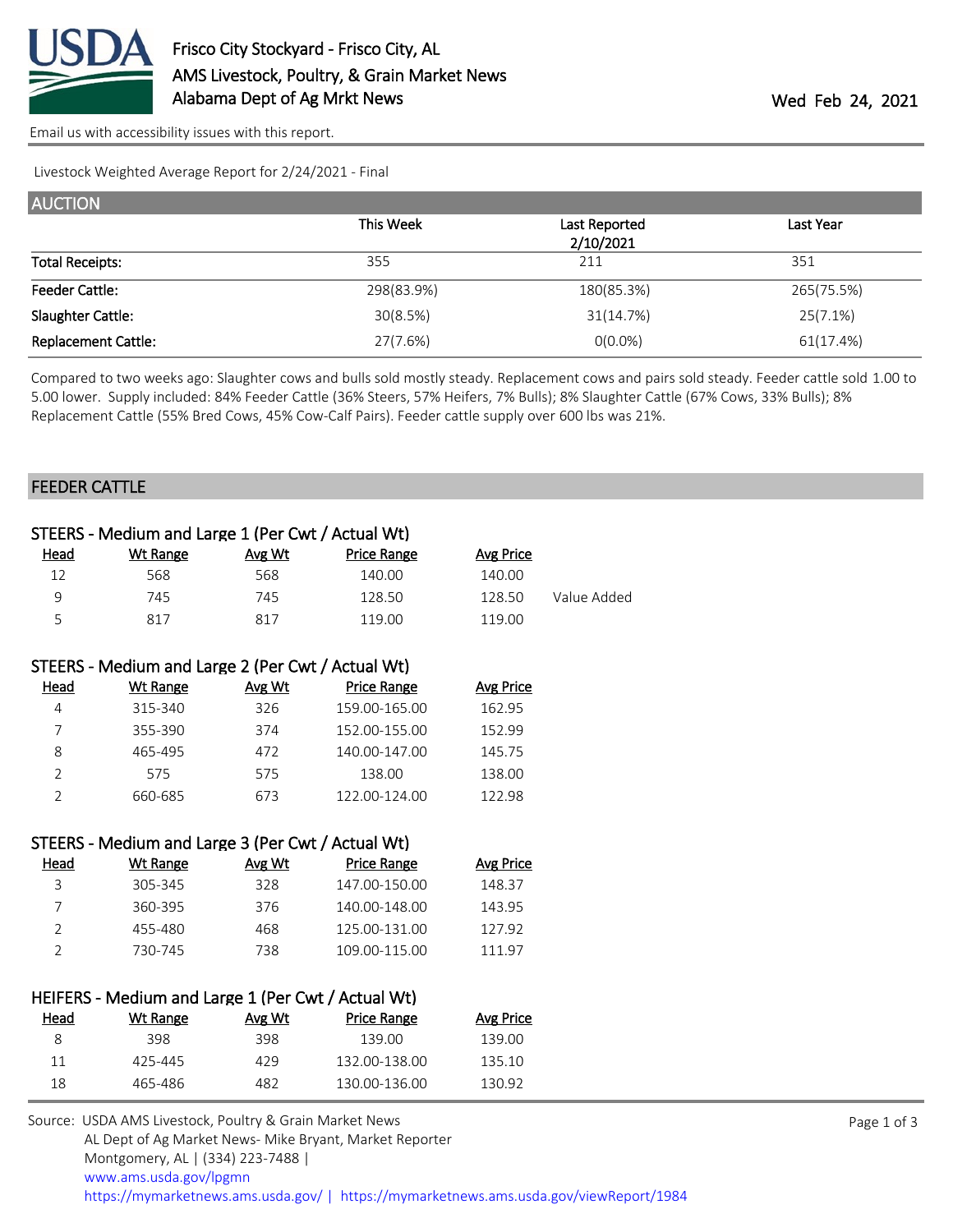

# Frisco City Stockyard - Frisco City, AL AMS Livestock, Poultry, & Grain Market News Alabama Dept of Ag Mrkt News **Wed Feb 24, 2021**

[Email us with accessibility issues with this report.](mailto:mars@ams.usda.gov?subject=508%20issue)

|    | 530-535 | 533 | 127.00-129.00 | 128.00 |             |
|----|---------|-----|---------------|--------|-------------|
| ₹  | 560-575 | 570 | 119.00-120.00 | 119.67 |             |
| 13 | 635     | 635 | 126.00        | 126.00 | Value Added |
|    | 742     | 742 | 119.00        | 119 00 | Value Added |
|    |         |     |               |        |             |

# HEIFERS - Medium and Large 2 (Per Cwt / Actual Wt)

| Head | Wt Range | Avg Wt | Price Range   | Avg Price |
|------|----------|--------|---------------|-----------|
|      | 325      | 325    | 135.00-137.00 | 136.50    |
|      | 360-390  | 378    | 129.00-133.00 | 130.78    |
|      | 460-475  | 473    | 124.00-127.00 | 125.56    |
|      | 510-545  | 520    | 115.00-122.00 | 119.34    |
|      | 565-595  | 575    | 109.00-116.00 | 113.02    |

#### HEIFERS - Medium and Large 3 (Per Cwt / Actual Wt)

| Head | Wt Range | Avg Wt | Price Range   | <b>Avg Price</b> |
|------|----------|--------|---------------|------------------|
| 5    | 315-325  | 323    | 121.00-130.00 | 128.24           |
| 5    | 375      | 375    | 120.00-125.00 | 123.00           |
|      | 475-490  | 483    | 109.00-117.00 | 113.06           |
|      | 580      | 580    | 96.00-102.00  | 99.00            |

## BULLS - Medium and Large 1 (Per Cwt / Actual Wt)

| Head | <u>Wt Range</u> | <u>Avg Wt</u> | <b>Price Range</b> | <b>Avg Price</b> |
|------|-----------------|---------------|--------------------|------------------|
|      | 560-565         | 563           | 130.00-134.00      | 132.01           |

### BULLS - Medium and Large 2 (Per Cwt / Actual Wt)

| Head | Wt Range | Avg Wt | Price Range   | <b>Avg Price</b> |
|------|----------|--------|---------------|------------------|
| ь    | 405-430  | 423.   | 143.00-148.00 | 145.00           |
|      | 610-640  | 625    | 117.00-119.00 | 117.98           |
|      | 705-725  | 715    | 104.00-111.00 | 107.45           |
|      |          |        |               |                  |

#### SLAUGHTER CATTLE

| COWS - Breaker 75-80% (Per Cwt / Actual Wt) |                 |        |                    |           |                 |  |  |
|---------------------------------------------|-----------------|--------|--------------------|-----------|-----------------|--|--|
| <u>Head</u>                                 | Wt Range        | Avg Wt | Price Range        | Avg Price | <b>Dressing</b> |  |  |
| 3                                           | 1365-1795       | 1603   | 59.00-61.00        | 59.97     | Average         |  |  |
| $\mathcal{P}$                               | 1305-1345       | 1325   | 65.00-68.00        | 66.52     | High            |  |  |
| COWS - Boner 80-85% (Per Cwt / Actual Wt)   |                 |        |                    |           |                 |  |  |
| Head                                        | <b>Wt Range</b> | Avg Wt | Price Range        | Avg Price | <b>Dressing</b> |  |  |
| 2                                           | 1060-1200       | 1130   | 59.00-61.00        | 59.94     | Average         |  |  |
| COWS - Lean 85-90% (Per Cwt / Actual Wt)    |                 |        |                    |           |                 |  |  |
| Head                                        | Wt Range        | Avg Wt | <b>Price Range</b> | Avg Price | Dressing        |  |  |